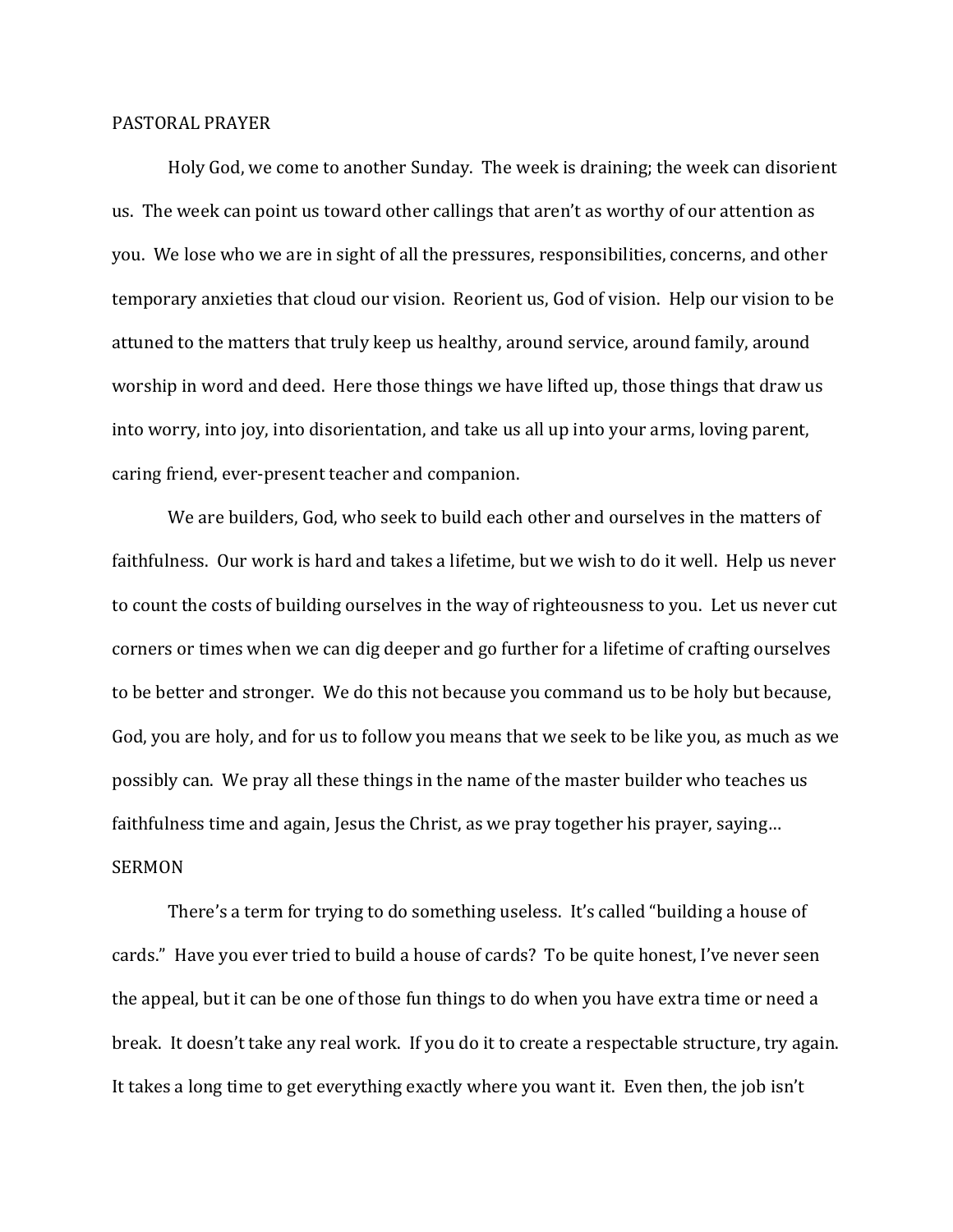finished; you need to consistently reinforce the weak structure. You have to watch out for the slightest bit of pressure one way or another: it will tumble. The bottom line is that it's weak! It makes you wonder, what's really the point of building a house of cards? It makes you want something that does last, that stands tests of time. In other words, we want put real work into a real project that won't fall down like a house of cards in a gust of wind.

 Last week, we discussed the issues of the Corinthians in Paul's first letter, and this week we return to the same text but an earlier place. The message is nonetheless poignant and appropriate. The Corinthian church was, once again, a church in desperate trouble. Before we have the momentous chapter on unconditional love, we have a discussion on breaking up factions and growing to maturity. The entire focus of this scripture is around building, starting with a foundation and then working up. We want to avoid at all costs the fallacy of building a house of cards in this life. Let's look at the image that Paul crafts, take all the components apart to find how it applies for us today, and end with what it means to destroy the temple of God.

I myself have little in the way of craftsmanship talent. I can't even build a house of cards. I mean, I can make one heck of a LEGO model, but my grandfather, my mother's dad, was quite the craftsman. He grew up to be a carpenter, and what a carpenter he was. I did not get to see him in action very much, but I did get to see many of his creations. Before he passed in 1996, he made the cabinets for the kitchen in my home, and they showed nothing but professional touch. The edges were exact; the texture was uniform. Throughout the years, his work was validated in how it lasted, up until the time when it was time to do a complete kitchen overhaul. Even then, the frame of the kitchen counters remained, for it was still of great use. In other words, the work of a craftsperson reflects something about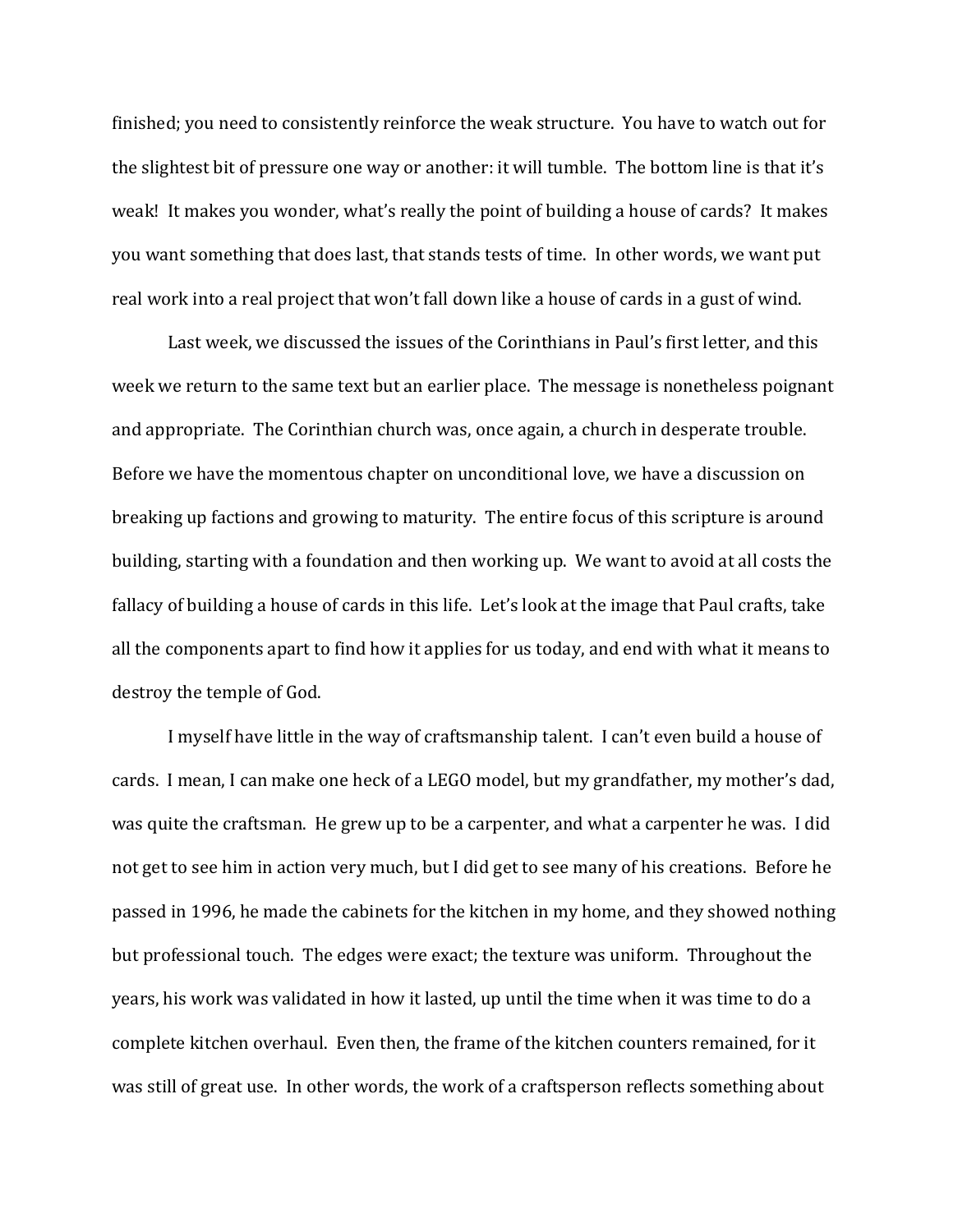them. If you just throw something together, it will not last the trials of time. If it is too rigid, it will break and crumble when it is hit just the right way. If it is too fluid, it will not stand well and crumble without any pressure. It requires work, hard work, to get it well made, and there is no room to cut corners. If this is so for a true, brick-and-mortar building, how much more so is it for the life of the Christian.

 In the form of a building, Paul is talking to the church about their work and how they grow into a faithful, well-rounded people. This passage is immediately preceded by the argument against taking sides, creating division. "I belong to Apollos," say some. "I belong to Paul," say others. Even others may claim Peter. All irrelevant, says Paul; what matters is unity under the Gospel, for we all follow Jesus. What comes next, though, is that the proof is in the pudding. We follow Jesus, but there must be more to the story; there must be greater proof and standing in the Gospel life.

 As we're considering a building, the first thing we need is a cornerstone. A house of cards has no cornerstone; maybe that's why it falls so easily. The cornerstone is the anchor, the place where the weight of the building rests. It's where the building begins. What makes a good cornerstone? Something solid. Something firm. Something that can be built upon, that will hold up the rest of the building well. The first part is the foundation: Paul's message of grace in Jesus Christ, says the New Interpreter's Commentary. All of these things describe our faith in Jesus Christ, for Christ is our cornerstone. Nevertheless, a cornerstone is not the building. The cornerstone is the beginning of the building. In the same way, our faith in Jesus Christ is not the be-all and end-all of the Christian life; it is the beginning. Paul says: "Each builder must choose with care how to build on it…Now if anyone builds on the foundation with gold, silver, precious stones, wood or straw – the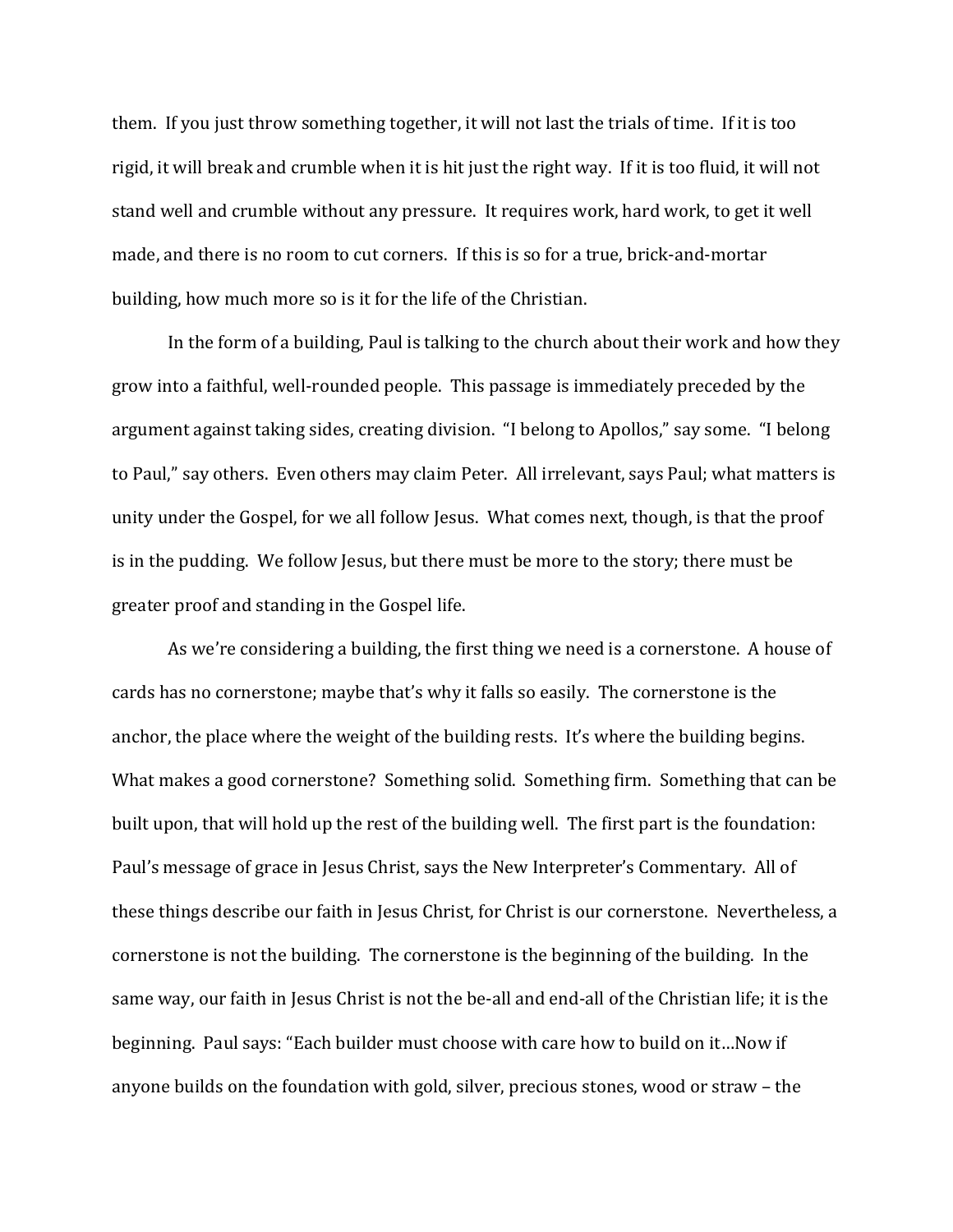work of each builder will become visible…and the fire will test what sort of work each has done." Faith in Christ allows us to build, to craft, to energize us for the work of the Christian life. I feel bothered when I hear the Christian life as devoted to faith in Christ alone, when for us and for Paul, that was the beginning point. He speaks of the Corinthians as "infants in Christ," fed with milk, not with solid food. This is a big problem; infants in Christ are stuck at the level of the cornerstone. While that is good for one part of our lives, it cannot be the focus of our lives of faithfulness. When all that matters is faith in Christ, we're stuck on what's happening on the inside when there is much to do with our actions; Paul knows they have faith in Christ, but that faith is not leading to faithful living. Our faith in Christ is the entrance that leads to a life that proclaims this faith in a myriad of ways. In the same way, the building only begins with the cornerstone but grows to larger and more mature things.

 Like a good building, the Christian life must be multifaceted. Imagine moving into a house without something vital. For instance, imagine moving into a house without a kitchen or a bathroom. It's obviously not functional. It can be a small house, but if it does not have what is vital to live, then we cannot live fully. In the same way, the Christian life calls us to have a multifaceted life and faith. If life is only about scripture reading or prayer, then we will find that our houses aren't really functional. We craft a house that has only one room, and not much space in it at that. We are cramped in, doing much to learn but not taking that learning anywhere at all. On the other hand, if our houses are built with everything except scripture reading and prayer, it's like building a house without a kitchen. We have no way to adequately feed ourselves, for our building has no means of sustaining and growing into faithful Christians. The building must have space for many rooms, many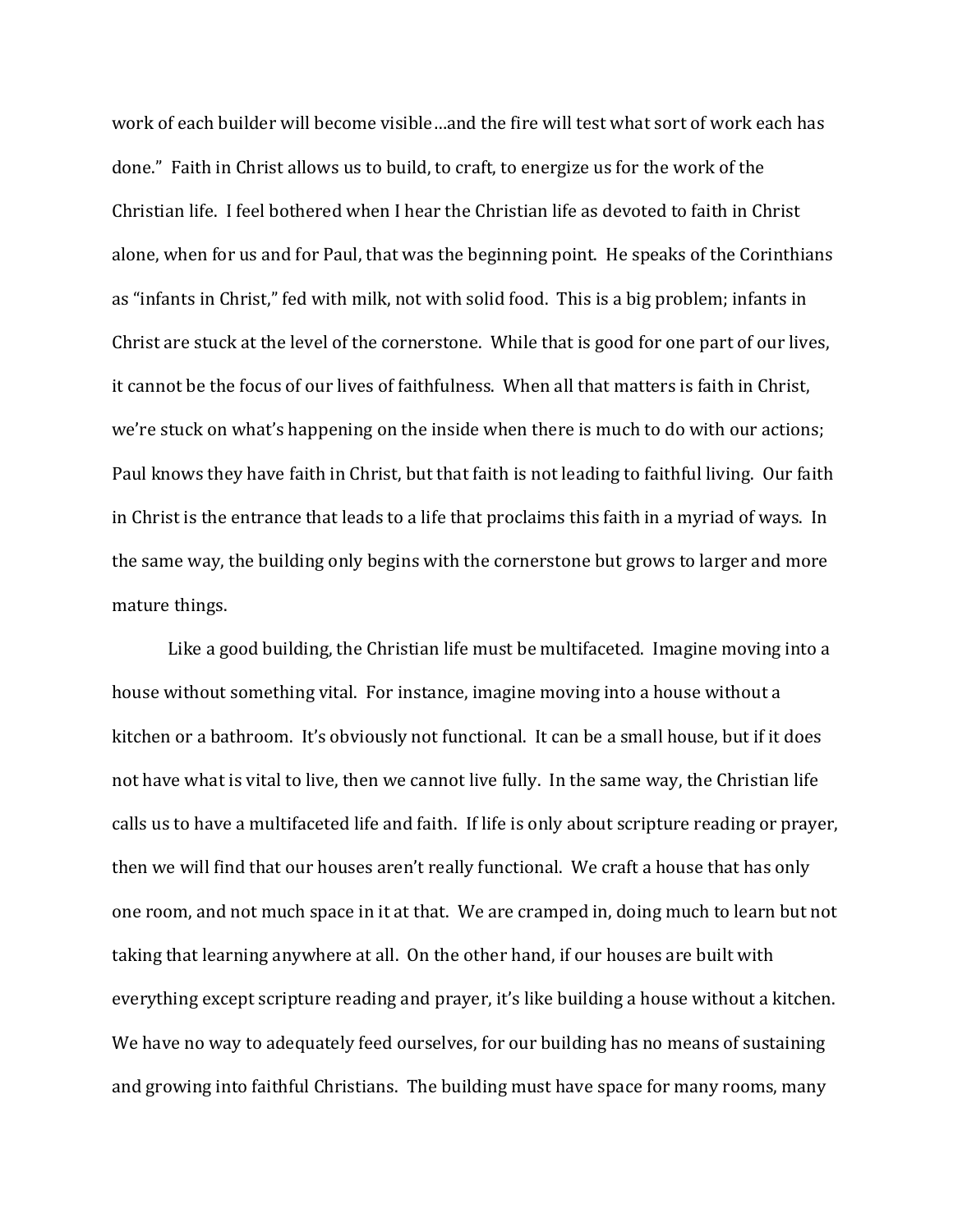facets for living out the Christian calling, or we will soon find that our buildings are too confining; there is no room to expand, to grow into understanding the fullness of Christ's calling. When we take in the fullness of Christ's ministry, we see all the ways in which we are called to make our houses into places of real life.

 This passage continues with an important statement: "Do you not know that you are God's temple and that God's spirit dwells in you?" Again, we are limited by our English, says the Texts for Preaching commentary. When you learn another language, you come to learn the importance of the plural you, as in "y'all." If I say, "You are God's temple and God's spirit dwells in you," you might be wondering, "Who's he talking to? Is that really me?" or it may sound like the Christian life is all about the individual, and that's not faithful. On the other hand, if I say, "Y'all are God's temple and God's spirit dwells in y'all," it's much more clear. This passage is about the community of the church. As we said last week, this was a church that had become about elitism: only if you had the correct qualifications could we let you among our fellowship. It's a church of exclusive membership, not open arms, open minds, and open doors, as the United Methodist slogan puts it so well. Paul is not mincing words when he takes down the sentiment with a pounding of his own. "If anyone destroys God's temple, God will destroy that person. For God's temple is holy, and y'all are that temple." In other words, be holy.

 Our reading from Leviticus puts that into perspective. If God's temple is holy, if we together are God's temple, then we are to be holy. "You shall be holy, for I the LORD your God am holy." We do that by the rest of the passage, seeing that it reminds us to take care of ourselves and others. These Levitical codes are not necessarily something we want to abide by anymore, but they provide a course from which we can extrapolate faithfulness.